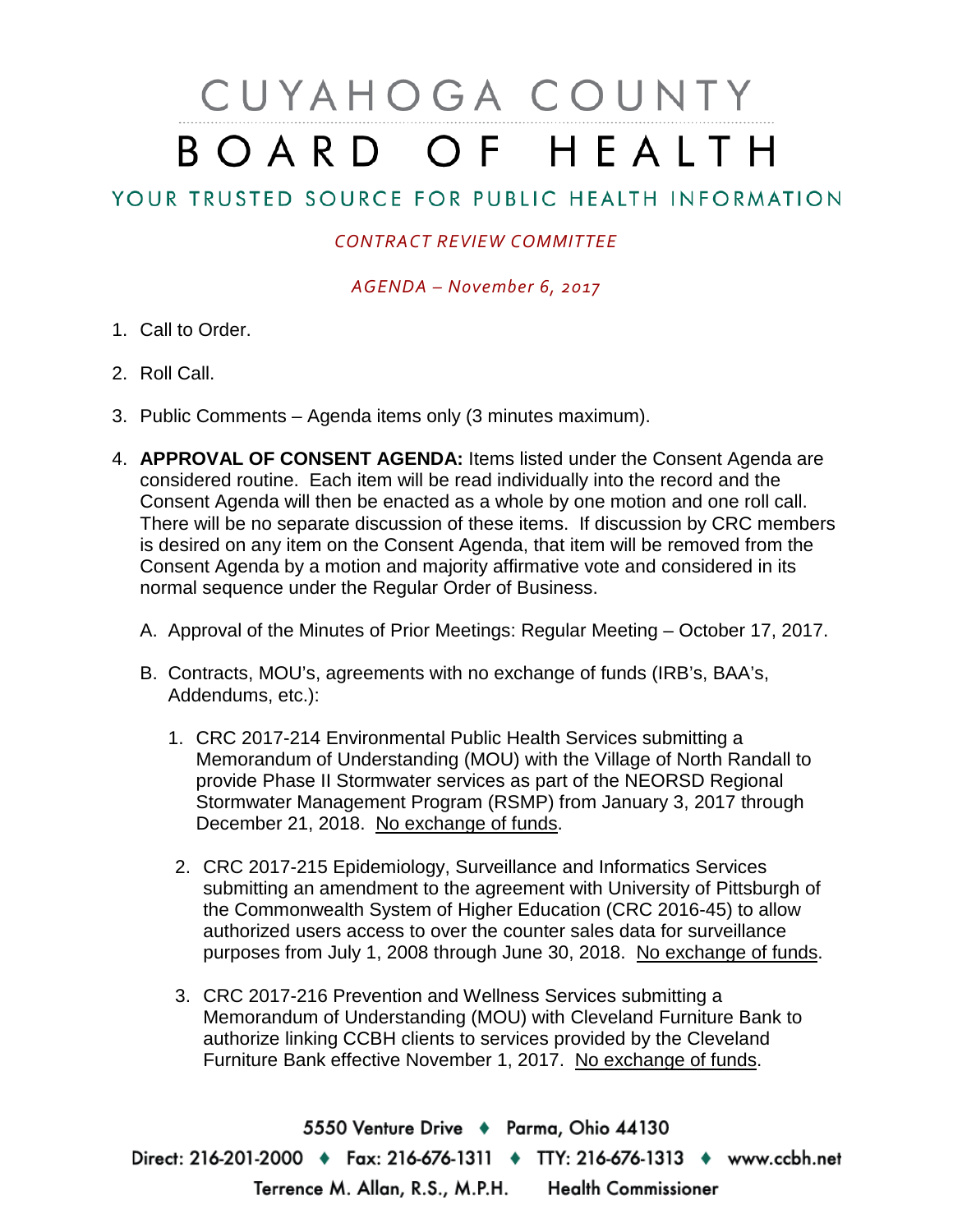4. CRC 2017-217 Administration Services submitting an addendum to the contract with HealthSource Chiropractic to change the organization's name to Broadview Chiropractic and Health Center and extend the end of the contract period from December 31, 2017 to December 31, 2019 to provide wellness services for CCBH employees. No exchange of funds.

## 5. **CONTRACTS AND AWARDS:**

A. Tabled Items

*Household Sewage Program*

1. CRC 2017-175  $7242 \text{ W } 130^{\text{th}}$  St. Middleburg Heights, Ohio 44130

*Lead Program* 

- 2. CRC 2017-205 13613 Cedar Rd. Up & Down University Heights, Ohio 44118
- B. New Items For Review
	- 1. Bid/Quote Openings ≥ \$25,000.00

None

2. Bid/Quote Openings < \$25,000.00

*Lead Program* 

a. CRC 2017-218 13812 Oakview Blvd. Garfield Heights, Ohio 44125

*Household Sewage Program* 

- b. CRC 2017-219 7179 Fitch Rd. Olmsted Twp., Ohio 44138
- 3. Expenditures: Contracts < \$25,000.00

5550 Venture Drive ♦ Parma, Ohio 44130 Direct: 216-201-2000 • Fax: 216-676-1311 • TTY: 216-676-1313 • www.ccbh.net Terrence M. Allan, R.S., M.P.H. **Health Commissioner**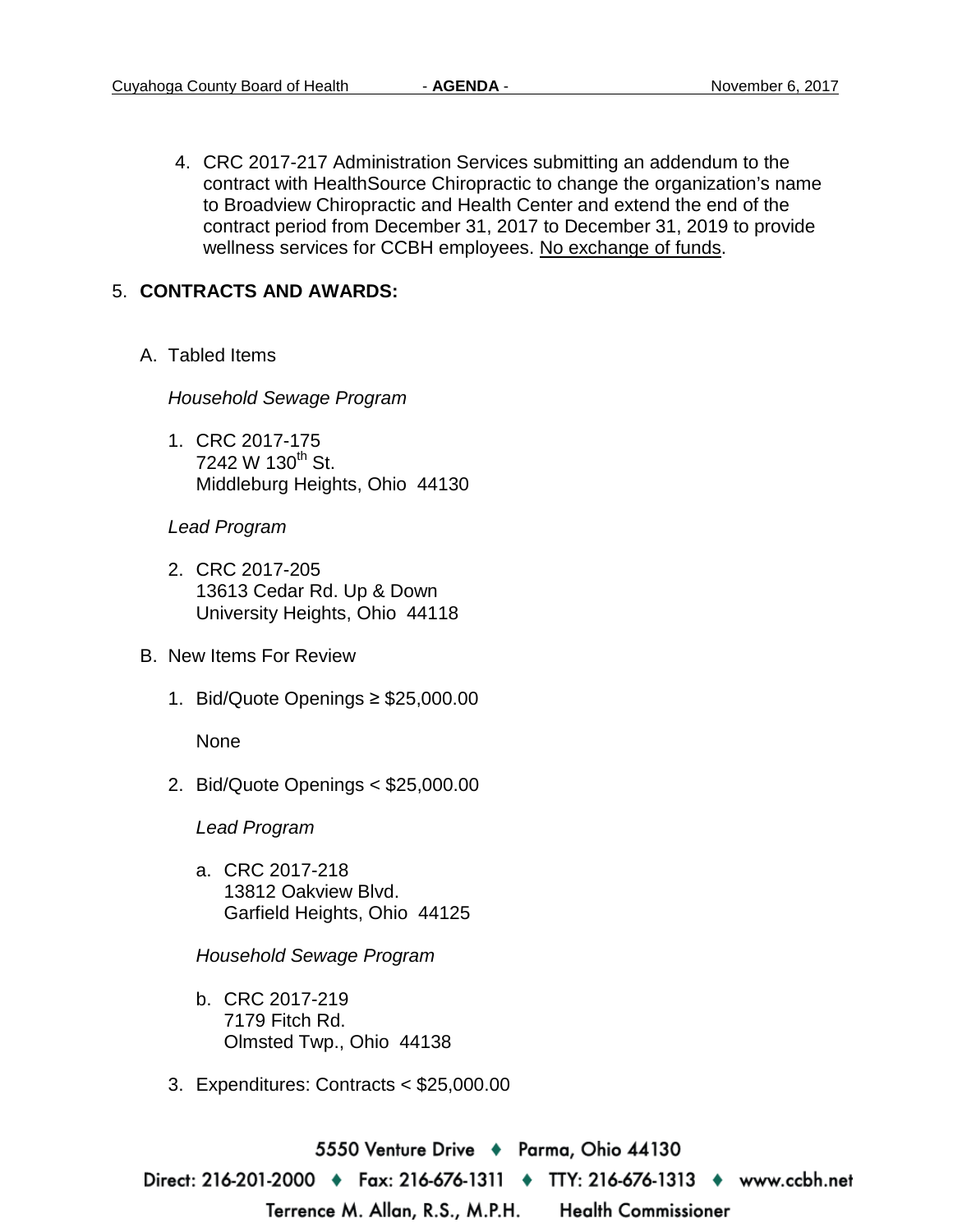a. CRC 2017-220 Environmental Public Health Services submitting a contract with South Euclid-Lyndhurst City Schools from October 1, 2017 through August 31, 2018 under the ODOT Safe Routes to School (SRTS) South Euclid-Lyndhurst grant. Amount to be paid to South Euclid-Lyndhurst City Schools is not to exceed \$9,936.00.

Purpose: To provide police bike patrol services in South Euclid-Lyndhurst during the 2017-2018 school year.

Funding Source: 100 % reimbursable through the FY2018 SRTS South Euclid-Lyndhurst grant.

b. CRC 2017-221 Environmental Public Health submitting an amendment to the contract (CRC 2017-77) with Accurate Analytical Testing LLC under the Lead Hazard Control grant to increase the amount to be paid to Accurate Analytical Testing LLC from \$10,925.00 to \$15,925.00.

Purpose: To complete additional work related to Lead Laboratory/Analysis services.

Funding Source: 100% reimbursable through the Lead Hazard Control Program.

c. CRC 2017-222 Epidemiology, Surveillance and Informatics Services submitting an addendum to the contract with Gateway Products Recycling (CRC 2016-85) to increase the amount to be paid to Gateway Products Recycling, LLC from \$240.00 to \$480.00.

Purpose: To complete additional pickups to shred confidential documents in accordance with the CCBH record retention policy.

Funding Source: Varies based upon service area and program usage.

d. CRC 2017-223 Administrative Services submitting a Planned Equipment Maintenance Agreement with Cummins, Inc. for generator preventative maintenance services from November 6, 2017 through November 5, 2020. Amount to be paid to Cummins, Inc. is not to exceed \$3,476.61.

Purpose: To provide generator preventative maintenance services including annual load-bank testing to CCBH for a three-year term.

Funding Source: 100% funded through CCBH General Revenue.

4. Revenue Generating Agreements < \$25,000.00

5550 Venture Drive → Parma, Ohio 44130 Direct: 216-201-2000 ♦ Fax: 216-676-1311 ♦ TTY: 216-676-1313 ♦ www.ccbh.net **Health Commissioner** Terrence M. Allan, R.S., M.P.H.